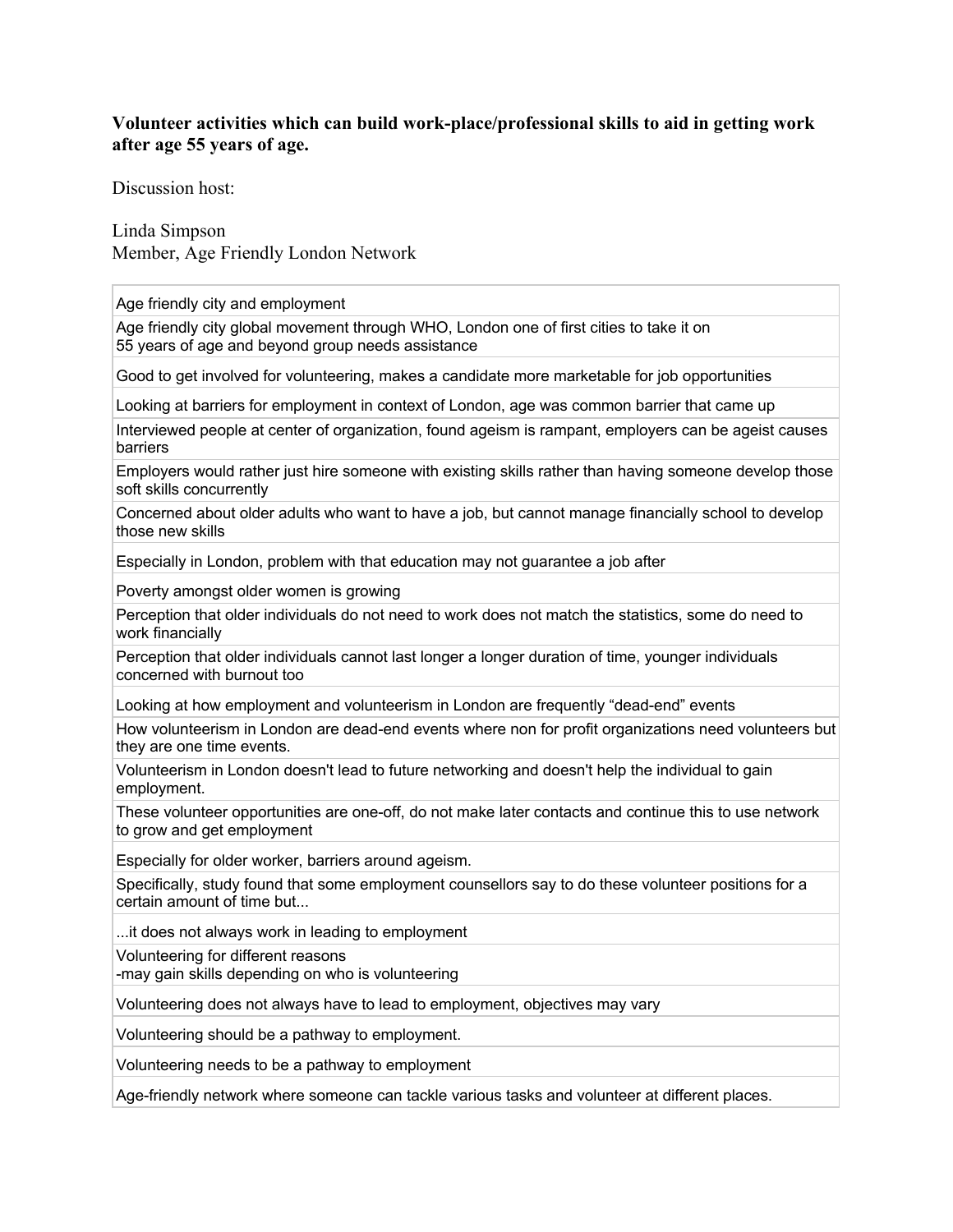Age-Friendly network's concept developed by the WHO.

Age-friendly network in London associated with the city gives chances to older individuals to get active, and be supported to prosper

Found that adults 55+ were being left behind and volunteerism as a means of employment.

We need to study the statistics, how many people that volunteer get employment opportunities?

Volunteering usually does not lead employment.

A common strategy used by employment agencies to get a job.

For many immigrants, volunteering does not lead to employment.

Very common for elderly people as well.

Volunteering could lead to good networking, but usually not. Volunteering commonly promoted to specific groups to market themselves

Hard work may be a barrier for elderly people to find employment.

Elderly people are untapped when employers are looking for employment.

Older individuals un-tapped, but huge potential as a resource

Older individuals may not be able to continue with the physical demands for longer hours that younger individuals are required to do

Elderly employees in constant battle with the employer being unable to do the tasks required.

...problem that with age comes a reduced capacity for physical demands on the job, ageism feeds into this

No employer in London is age-friendly.

Some states in the US have agefriendly employers where you follow certain policies and accomadations and can actively recruit older workers.

Agefriendly employers can be a benefit for the business. Depends on the skill if it is beneficial for the business.

Lowe's is an age-friendly employer who support and hire older workers.

For example, Lowe's in the US is age designated company, have a program to assist with employing older individuals with existing skills

Veteran-friendly employers are also present.

How to frame a story to bring to employers as older adults to be able to be hired.

Incentives should be considered to hire older individuals

Incentives by the government to hire more older adults would be beneficial such as grants for young adults.

Employment agency (government funded) that has expertise to connect older workers to jobs but only in St. Thomas, no longer in London

There used to be an employment centre for older adults used to exist in London, but no longer exists. Closest program like it is in St.Thoma

Services need to help everyone so there are few specialized programs.

Many people don't find employment centres helpful.

Number of employment services in London, but funds have to go to many different groups and certain groups may be neglected because of this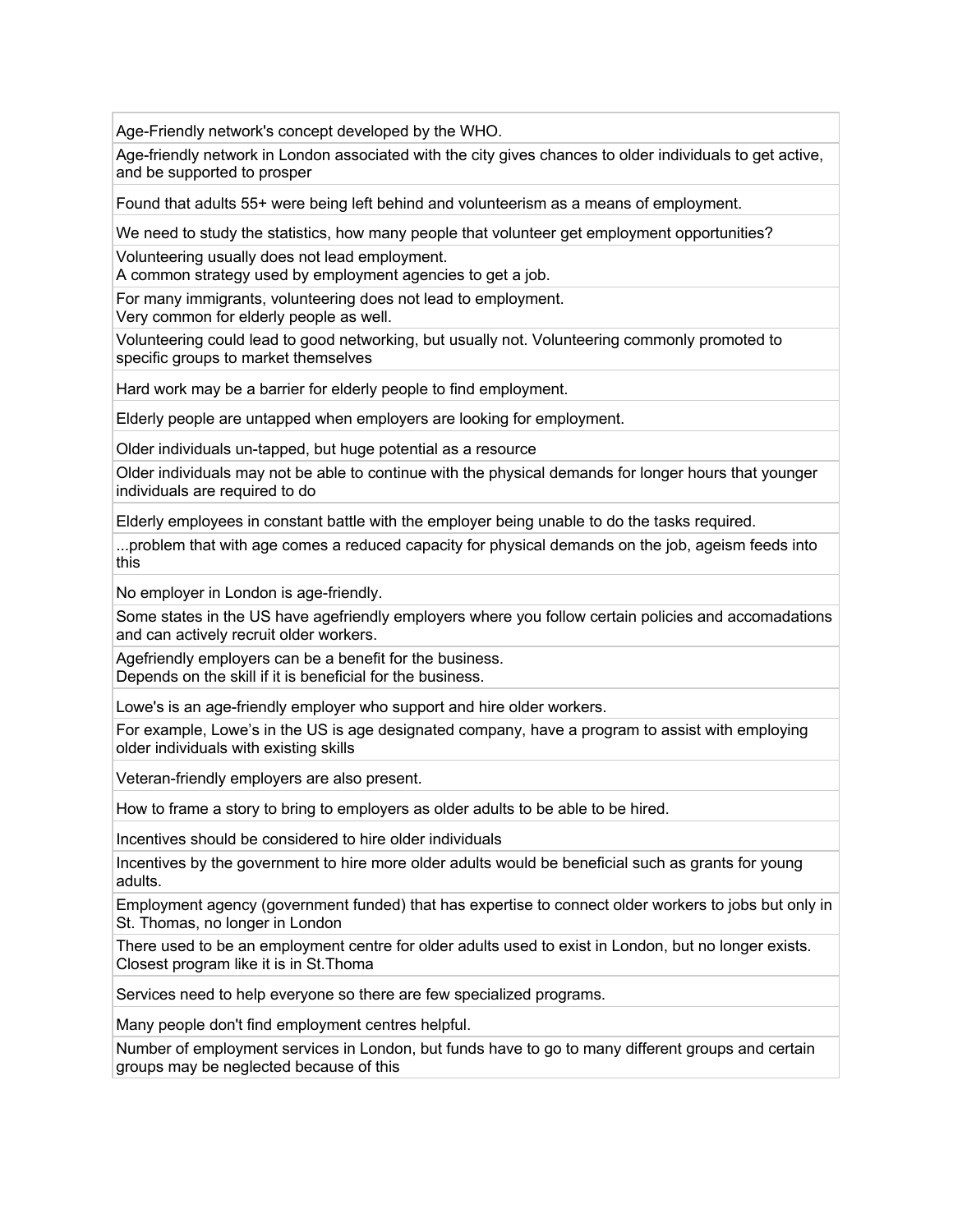Government should be more flexible for employment centres to help less people in more time to provide more skills.

The only outcomes that count are employment, not the quality of the job or length of time that someone is employed.

London is not doing well for unemployment and those who are not looking for a job.

Workforce Planning Board, London is not really doing well in terms of people not working or not even looking for work

Many people can be discouraged by London's unemployment number figures.

...in that number we have people who are not employed, but want to work, and within 5 months they get discouraged and begin to stop looking

Longer you are unemployed, the less you try looking for a job.

A cycle of losing EI, welfare, short term jobs.

Many people getting jobs that don't provide relevant skills to move up and move out.

...stop looking because they can't find a job other than low-paying positions that don't offer the opportunity to advance

Reality of feeling stuck in unemployment.

People not enjoying their careers who go to look elsewhere for different positions struggle to find other opportunities

Challenge is providing full-time unemployment.

Jobs currently are very low-paying in London and are short-term.

Martin consolidated a job website.

Martin's website provides informatiom about transit to work, where to live close to work, finding a job, etc.

Question we should ask ourselves: how can we make older employees better prepared for the technological age?

Preparing older people about technology. Employers should also change their attitudes.

Agencies are doing the best to prepare their clients for the job market.

Agencies trying their best to get their clients ready, employers must see the whole story and value older employees as valuable

Employment agencies should be able to help people who have some skills and work experience and to be able to have success in the future.

Employers want to be able to hire a degree, and agencies want to help others from with skills from the past and prior work experience

Older workers who are not all the same

We group together older individuals, but they're not the same

Earning less as an older adult who has been unemployment and back on entry-level jobs.

Seniors at particular risk, over the course of many years of work at a company where their salaries become larger...

...then they lose their jobs and are back at entry level positions

2008 recession is used as a justification for employers to create low quality jobs.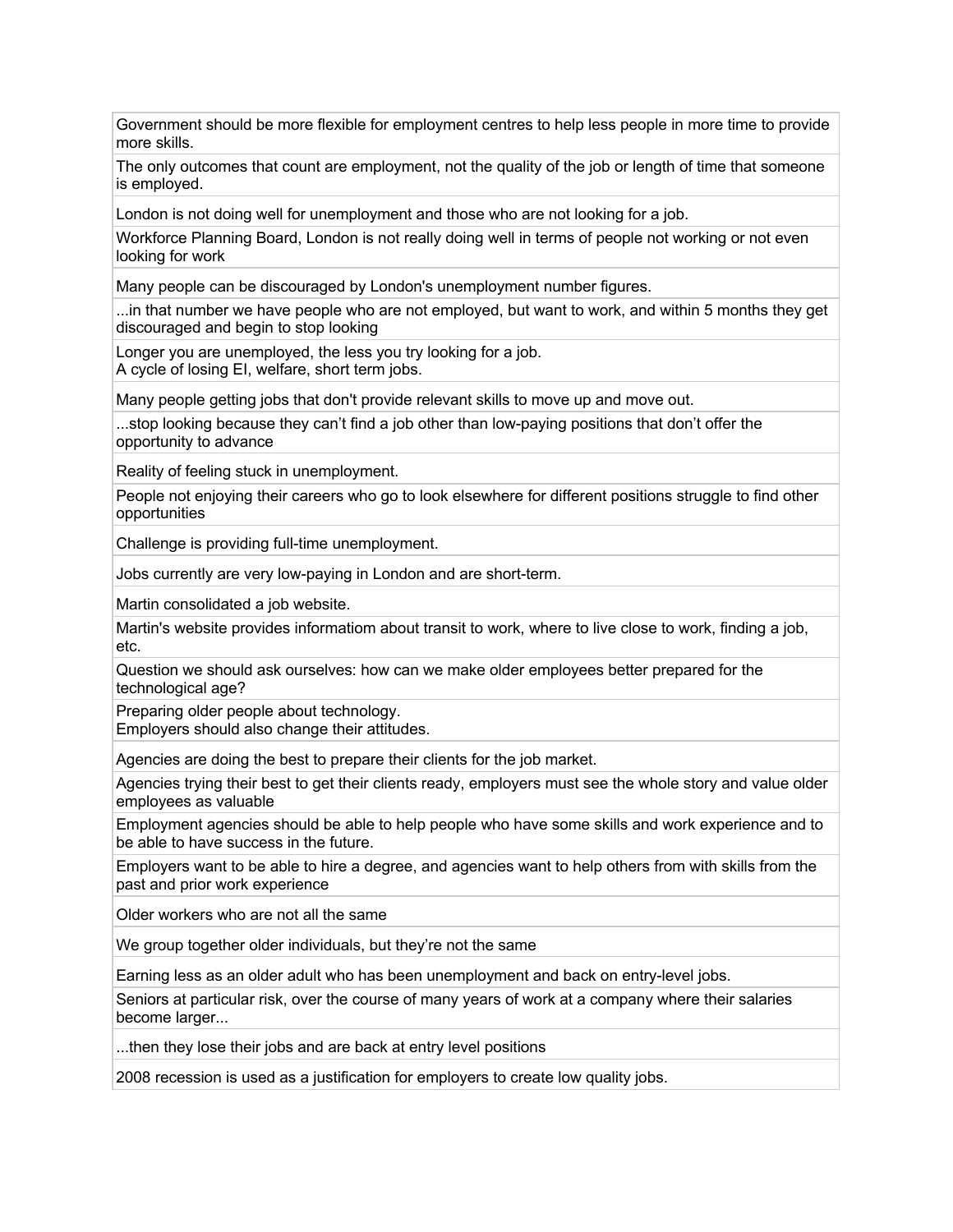Recession in 2008 had issue with greater shorter-term employment with no benefits

Employers have power to make profit and create low quality jobs and trying to make the best maegin.

Howver, people not earning a decent wage is how recession is created.

How we get into a recession, cycle of people with lower pay

Problem is competition between employers leading to less jobs.

Lots of things taken for granted but companies keep cutting entry level positions instead of cutting down wages from the top.

Corporations looking at making profit, "greedy" intentions, cuts affect workers

Some people can get a job through volunteering.

However, ageism is real.

Problem is not the jobs, but the employers who have the underlying assumptions of ageism.

Problem is not job, we have a lot of jobs. Why do we have a large pool of people not working then? Look at the quality of the jobs

What's needed most are the soft skills but employers are not looking to train soft skills.

Soft skills are what are needed most, what employers want most but won't pay for it (are expected for o already have this)

Return on investment-older adults' perspective on education

Sometimes all you need is one course to develop skills rather than an entire degree, return on investment

Some support that workers could use is training they could use in their jobs and takes into account their prior training with skills

Who is responsible for this training? The government, the employer? Some combination of both? Training that meets the needs of older adults and what they did in the past are something that they need.However, who's responsible for it

Ideas of how to implement changes to change minds of employers?

Changing the minds of the employer rather than getting older adults getting ready for the workforce.

Working towards designation of employers as age friendly

Across countries, pension age is going up and international pressure is going up as well.

Why would politicians want to incentivize this policy? Pension costs are going up, affecting economy, when pension system ...

The rising pension age is more reason to hire older adults.

...was developed, life expectancy was shorter, now seniors live longer and it's not feasible

Solution may be in a while re-work if the system, some people have 40 hour work weeks and some have nothing

Reducing work days and work hours may not be as effective for those who are paid minimum wage.

Redistributing wealth and redesigning the work system is a problem to be solved.

Redistribution may take time but it is occuring and in progress in Sweden.

How do we change these growing inequities? Rather than focusing on wealth and tangible items, redistribute the wealth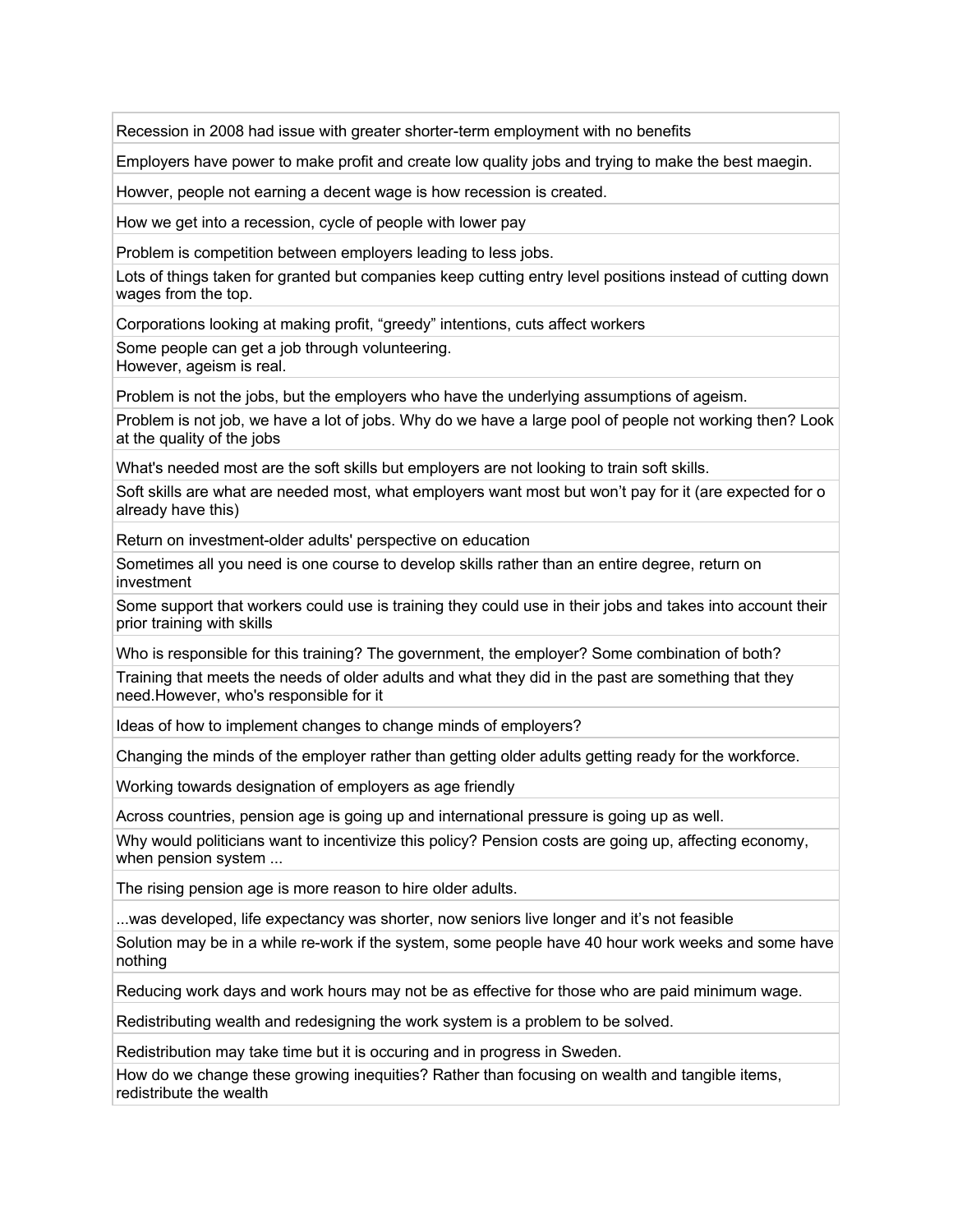Housing prices going up due to rising income, so when income stabilizes hopefully housing prices can stablize as well.

Part of rising housing costs is the increasing income, redistribution of income may work but would take time

With globalization and automation are decrwasing jobs. Decreasing fertility rates leading to decreasing teacher employment.

Increasingly, lower paying jobs are requiring higher education

Employers looking for increasing qualifications for low-paying jobs.

We have a lot of jobs available, but we are just not having people filling these positions

There are many jobs that are unfilled currently that employers are not fillig them.

Must make over 55 individuals attractive to employers

Big assumption is that older adults are happily retired.

Having a database,/holding job fairs specifically for older adults.

Important to have employers put in the work to acknowledge older workers

More important to have specifically tagreted job positings for older adults.

Older workers need something a little more exclusive, maybe involve agencies too

We make different groups separate from one another, but sometimes they may face similar challenges

The problem is splitting off people in categories such as older, younger, immigrant, and people with disabilities but they face same issues.

Is volunteering for older adults for engagement or wanting a pathway to employment?

In age-friendly network in London, employment is very often coupled with volunteerism

Volunteerism is coupled with employment is because the anecdotal evidence is marginal, being that a really good volunteer position...

...that make it possible to develop new skills that build on what you already bring to the table, optimum volunteer position

...but in this case, you may likely be looking for a job

Optimal volunteer position for older adults would be heightened possibilities of getting a iob or new skills .

Research on volunteering for immigrants does not lead to employment. It's just free labour.

Employers just use these volunteer positions to get free labour

Organizations cycling through volunteers after their term of free labour

Volunteers for data entry at hospitals who actually should be paid.

Job developers work with employers to create job opportunities.

Job developers work with employers to connect them with those looking for the position

Hope is overtime, it will lead to the development of new positions

Job developers work to hopefully create new jobs and match people looking for employment.

Employment agencies may need work in how they function, employment agencies also need people working for them too